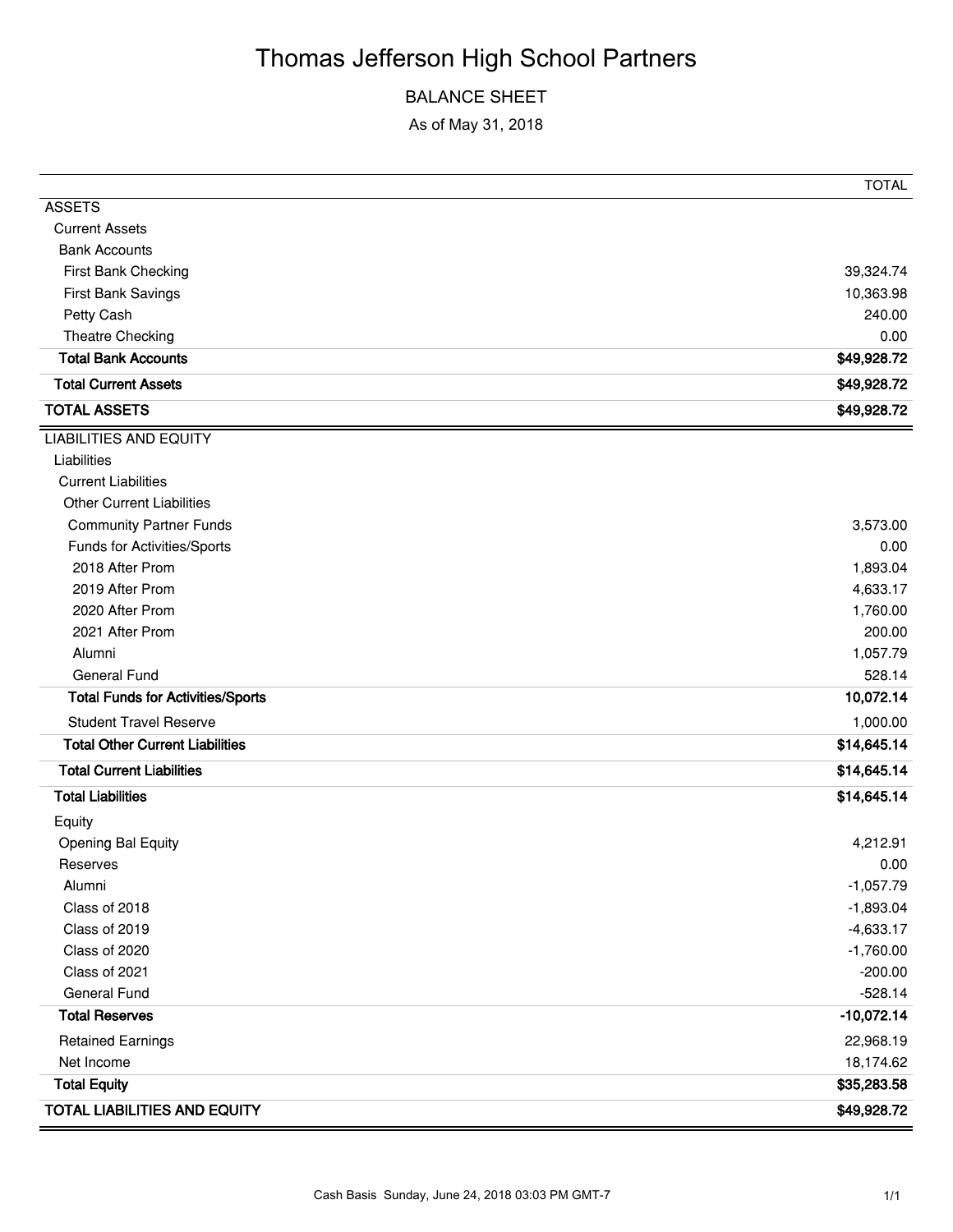# Thomas Jefferson High School Partners

# PROFIT AND LOSS

August 2017 - May 2018

|                                | <b>AUG 2017</b> | <b>SEP 2017</b> | OCT 2017    | <b>NOV 2017</b> | <b>DEC 2017</b> | <b>JAN 2018</b> | FEB 2018     | MAR 2018    | APR 2018       | MAY 2018      | <b>TOTAL</b>       |
|--------------------------------|-----------------|-----------------|-------------|-----------------|-----------------|-----------------|--------------|-------------|----------------|---------------|--------------------|
| Income                         |                 |                 |             |                 |                 |                 |              |             |                |               |                    |
| 10% Fundraising                | 0.00            | 0.00            | 0.00        | 0.00            | 0.00            | 0.00            | 0.00         | 0.00        | 0.00           | 0.00          | \$0.00             |
| Class of 2018                  | 125.00          | 7.50            | 0.00        | 0.00            | 0.00            | 0.00            | 0.00         | 0.00        | 0.00           | 0.00          | \$132.50           |
| Class of 2019                  | 0.00            | 22.00           | 0.00        | 0.00            | 0.00            | 0.00            | 0.00         | 0.00        | 0.00           | 0.00          | \$22.00            |
| Class of 2020                  | 140.00          | 0.00            | 0.00        | 0.00            | 0.00            | 0.00            | 0.00         | 0.00        | 0.00           | 0.00          | \$140.00           |
| Football                       | 400.00          | 0.00            | 0.00        | 0.00            | 0.00            | 0.00            | 0.00         | 0.00        | 0.00           | 0.00          | \$400.00           |
| Theatre                        | 0.00            | 0.00            | 0.00        | 603.39          | 0.00            | 0.00            | 0.00         | 0.00        | 0.00           | 0.00          | \$603.39           |
| <b>Total 10% Fundraising</b>   | 665.00          | 29.50           | 0.00        | 603.39          | 0.00            | 0.00            | 0.00         | 0.00        | 0.00           | 0.00          | \$1,297.89         |
| Art Fest                       | 0.00            | 0.00            | 0.00        | 0.00            | 0.00            | 0.00            | 0.00         | 0.00        | 0.00           | 0.00          | \$0.00             |
| Book Fair                      | 0.00            | 0.00            | 0.00        | 0.00            | 960.00          | 0.00            | 0.00         | 0.00        | 0.00           | 0.00          | \$960.00           |
| Booth Fees                     | 0.00            | 65.00           | 1,895.00    | 3,962.63        | 2,285.00        | 0.00            | 0.00         | 0.00        | 0.00           | 0.00          | \$8,207.63         |
| Food                           | 0.00            | 0.00            | 0.00        | 0.00            | 83.00           | 0.00            | 0.00         | 0.00        | 0.00           | 0.00          | \$83.00            |
| <b>Total Art Fest</b>          | 0.00            | 65.00           | 1,895.00    | 3,962.63        | 3,328.00        | 0.00            | 0.00         | 0.00        | 0.00           | 0.00          | \$9,250.63         |
| Class of 2018                  | 0.00            | 0.00            | 0.00        | 0.00            | 0.00            | 0.00            | 0.00         | 0.00        | 0.00           | 0.00          | \$0.00             |
| Donation                       | 1,250.00        | 75.00           | 0.00        | 0.00            | 1,000.00        | 300.00          | 0.00         | 0.00        | 0.00           | 0.00          | \$2,625.00         |
| Fundraising                    | 0.00            | 0.00            | 75.00       | 0.00            | 0.00            | 716.00          | 0.00         | 0.00        | 0.00           | 0.00          | \$791.00           |
| Total Class of 2018            | 1,250.00        | 75.00           | 75.00       | 0.00            | 1,000.00        | 1,016.00        | 0.00         | 0.00        | 0.00           | 0.00          | \$3,416.00         |
|                                | 0.00            | 0.00            | 0.00        | 0.00            |                 |                 |              | 0.00        |                |               |                    |
| Class of 2019<br>Donation      | 0.00            | 31.00           | 0.00        | 450.00          | 0.00<br>0.00    | 0.00<br>0.00    | 0.00<br>0.00 | 100.00      | 0.00<br>250.00 | 0.00<br>70.00 | \$0.00<br>\$901.00 |
| Fundraisers                    | 0.00            | 220.50          | 732.96      | 0.00            | 0.00            | 0.00            | 0.00         | 0.00        | 1,142.38       | 0.00          | \$2,095.84         |
| <b>Merchandise Sales</b>       | 0.00            | 165.00          | 0.00        | 0.00            | 22.00           | 0.00            | 0.00         | 0.00        | 0.00           | 0.00          | \$187.00           |
|                                |                 |                 |             |                 |                 |                 |              |             |                |               |                    |
| Total Class of 2019            | 0.00            | 416.50          | 732.96      | 450.00          | 22.00           | 0.00            | 0.00         | 100.00      | 1,392.38       | 70.00         | \$3,183.84         |
| Class of 2020                  | 0.00            | 0.00            | 0.00        | 0.00            | 0.00            | 0.00            | 0.00         | 0.00        | 0.00           | 0.00          | \$0.00             |
| Donations                      | 1,400.00        | 0.00            | 0.00        | 0.00            | 500.00          | 0.00            | 0.00         | 0.00        | 0.00           | 0.00          | \$1,900.00         |
| Total Class of 2020            | 1,400.00        | 0.00            | 0.00        | 0.00            | 500.00          | 0.00            | 0.00         | 0.00        | 0.00           | 0.00          | \$1,900.00         |
| Class of 2021                  | 0.00            | 0.00            | 0.00        | 0.00            | 0.00            | 0.00            | 0.00         | 0.00        | 0.00           | 0.00          | \$0.00             |
| Donations                      | 0.00            | 0.00            | 0.00        | 0.00            | 200.00          | 0.00            | 0.00         | 0.00        | 0.00           | 0.00          | \$200.00           |
| Total Class of 2021            | 0.00            | 0.00            | 0.00        | 0.00            | 200.00          | 0.00            | 0.00         | 0.00        | 0.00           | 0.00          | \$200.00           |
| Donations                      | 0.00            | 345.00          | 305.00      | 700.00          | 490.00          | 0.00            | 230.00       | 0.00        | 50.00          | 375.00        | \$2,495.00         |
| AmazonSmile                    | 42.12           | 0.00            | 0.00        | 31.83           | 0.00            | 0.00            | 44.85        | 0.00        | 0.00           | 36.46         | \$155.26           |
| Challenge Day                  | 0.00            | 0.00            | 0.00        | 0.00            | 0.00            | 280.00          | 0.00         | 0.00        | 0.00           | 0.00          | \$280.00           |
| Grant                          | 10,000.00       | 0.00            | 0.00        | 0.00            | 6,000.00        | 0.00            | 0.00         | 0.00        | 0.00           | 0.00          | \$16,000.00        |
| <b>Special Events</b>          | 0.00            | 0.00            | 680.00      | 0.00            | 0.00            | 0.00            | 0.00         | 0.00        | 0.00           | 0.00          | \$680.00           |
| Theatre                        | 0.00            | 0.00            | 0.00        | 6,051.90        | 0.00            | 0.00            | 0.00         | 0.00        | 0.00           | 0.00          | \$6,051.90         |
| <b>Total Donations</b>         | 10,042.12       | 345.00          | 985.00      | 6,783.73        | 6,490.00        | 280.00          | 274.85       | 0.00        | 50.00          | 411.46        | \$25,662.16        |
| Football                       | 0.00            | 0.00            | 0.00        | 0.00            | 0.00            | 0.00            | 0.00         | 0.00        | 0.00           | 0.00          | \$0.00             |
| Donations                      | 4,000.00        | 0.00            | 0.00        | 0.00            | 0.00            | 0.00            | 0.00         | 0.00        | 0.00           | 0.00          | \$4,000.00         |
| <b>Total Football</b>          | 4,000.00        | 0.00            | 0.00        | 0.00            | 0.00            | 0.00            | 0.00         | 0.00        | 0.00           | 0.00          | \$4,000.00         |
| Interest Income                | 0.25            | 0.28            | 0.25        | 0.25            | 0.26            | 0.29            | 0.24         | 0.27        | 0.71           | 0.85          | \$3.65             |
| King Soopers (Card Sales)      | 0.00            | 5.00            | 30.00       | 45.00           | 35.00           | 0.00            | 0.00         | 10.00       | 0.00           | 0.00          | \$125.00           |
| King Soopers (Rebates)         | 1,096.00        | 296.50          | 321.50      | 328.00          | 487.25          | 437.77          | 736.41       | 350.75      | 406.25         | 340.00        | \$4,800.43         |
| Merchandise Sales              | 929.00          | 2,585.50        | 1,342.50    | 76.00           | 989.77          | 50.00           | 186.00       | 57.75       | 1,623.00       | 154.00        | \$7,993.52         |
| Miscellaneous                  | 0.00            | 0.00            | 0.00        | 0.00            | 0.00            | 0.00            |              |             |                |               | \$0.00             |
| <b>Silent Auction</b>          | 0.00            | 0.00            |             |                 |                 |                 |              |             |                |               |                    |
| Online                         |                 |                 |             |                 |                 |                 | 0.00         | 0.00        | 0.00           | 0.00          |                    |
|                                |                 |                 | 0.00        | 0.00            | 0.00            | 0.00            | 0.00         | 0.00        | 0.00           | 0.00          | \$0.00             |
|                                | 0.00            | 0.00            | 0.00        | 0.00            | 0.00            | 0.00            | 0.00         | 16,158.00   | 0.00           | 0.00          | \$16,158.00        |
| <b>Silent Auction Expenses</b> | 0.00            | 0.00            | 0.00        | 0.00            | 0.00            | 0.00            | 0.00         | 0.00        | $-1,213.97$    | 0.00          | $$ -1,213.97$      |
| <b>Total Silent Auction</b>    | 0.00            | 0.00            | 0.00        | 0.00            | 0.00            | 0.00            | 0.00         | 16,158.00   | $-1,213.97$    | 0.00          | \$14,944.03        |
| Theatre Income                 | 0.00            | 0.00            | 0.00        | 0.00            | 0.00            | 0.00            | 0.00         | 0.00        | 0.00           | 0.00          | \$0.00             |
| Admission                      | 0.00            | 0.00            | 1,455.40    | 0.00            | 0.00            | 0.00            | 5,355.60     | 245.00      | 0.00           | 0.00          | \$7,056.00         |
| Ads                            | 0.00            | 0.00            | 0.00        | 0.00            | 0.00            | 0.00            | 100.00       | 0.00        | 0.00           | 0.00          | \$100.00           |
| Donations                      | 0.00            | 0.00            | 2,282.55    | 0.00            | 0.00            | 0.00            | 0.00         | 0.00        | 0.00           | 0.00          | \$2,282.55         |
| Dues                           | 0.00            | 0.00            | 1,060.00    | 0.00            | 0.00            | 0.00            | 0.00         | 0.00        | 0.00           | 0.00          | \$1,060.00         |
| Fundraiser                     | 0.00            | 0.00            | 0.00        | 0.00            | 0.00            | 0.00            | 181.25       | 0.00        | 0.00           | 0.00          | \$181.25           |
| <b>Total Theatre Income</b>    | 0.00            | 0.00            | 4,797.95    | 0.00            | 0.00            | 0.00            | 5,636.85     | 245.00      | 0.00           | 0.00          | \$10,679.80        |
| <b>Total Income</b>            | \$19,382.37     | \$3,818.28      | \$10,180.16 | \$12,249.00     | \$13,052.28     | \$1,784.06      | \$6,834.35   | \$16,921.77 | \$2,258.37     | \$976.31      | \$87,456.95        |
| Cost of Goods Sold             |                 |                 |             |                 |                 |                 |              |             |                |               |                    |
| 10% Fee                        | 0.00            | 0.00            | 0.00        | 0.00            | 0.00            | 0.00            | 0.00         | 0.00        | 0.00           | 0.00          | \$0.00             |
| Class of 2018                  | 125.00          | 7.50            | 0.00        | 0.00            | 0.00            | 0.00            | 0.00         | 0.00        | 0.00           | 0.00          | \$132.50           |
| Class of 2019                  | 0.00            | 22.00           | 0.00        | 0.00            | 0.00            | 0.00            | 0.00         | 0.00        | 0.00           | 0.00          | \$22.00            |
| Class of 2020                  | 140.00          | 0.00            | 0.00        | 0.00            | 0.00            | 0.00            | 0.00         | 0.00        | 0.00           | 0.00          | \$140.00           |
| Football                       | 400.00          | 0.00            | 0.00        | 0.00            | 0.00            | 0.00            | 0.00         | 0.00        | 0.00           | 0.00          | \$400.00           |
| Theatre                        | 0.00            | 0.00            | 0.00        | 603.39          | 0.00            | 0.00            | 0.00         | 0.00        | 0.00           | 0.00          | \$603.39           |
| Total 10% Fee                  | 665.00          | 29.50           | 0.00        | 603.39          | 0.00            | 0.00            | 0.00         | 0.00        | 0.00           | 0.00          | \$1,297.89         |
| Art Fest Costs                 | 0.00            | 0.00            | 0.00        | 0.00            | 0.00            | 266.85          | 0.00         | 0.00        | 0.00           | 0.00          | \$266.85           |
| Food                           | 0.00            | 0.00            | 0.00        | 0.00            | 144.78          | 293.10          | 0.00         | 0.00        | 0.00           | 0.00          | \$437.88           |
| Supplies                       | 0.00            | 0.00            | 0.00        | 0.00            | 260.51          | 75.00           | 0.00         | 0.00        | 0.00           | 0.00          | \$335.51           |
| <b>Total Art Fest Costs</b>    | 0.00            | 0.00            | 0.00        | 0.00            | 405.29          | 634.95          | 0.00         | 0.00        | 0.00           | 0.00          | \$1,040.24         |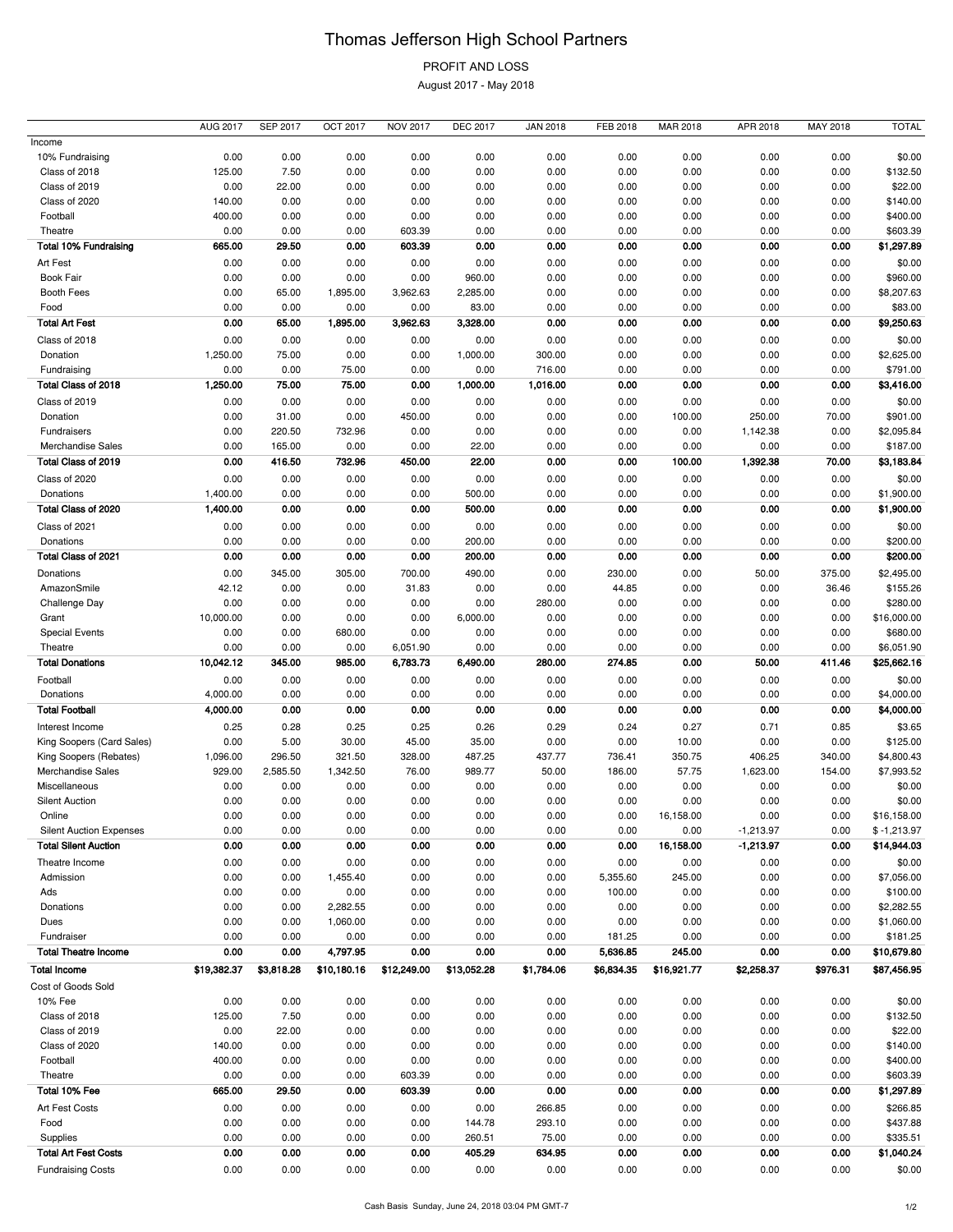Cash Basis Sunday, June 24, 2018 03:04 PM GMT-7 2/2

|                                   | AUG 2017    | <b>SEP 2017</b> | <b>OCT 2017</b> | <b>NOV 2017</b> | <b>DEC 2017</b> | <b>JAN 2018</b> | FEB 2018      | MAR 2018    | APR 2018       | MAY 2018      | <b>TOTAL</b> |
|-----------------------------------|-------------|-----------------|-----------------|-----------------|-----------------|-----------------|---------------|-------------|----------------|---------------|--------------|
| <b>Bus Shelter</b>                | 0.00        | 0.00            | 4,000.00        | 0.00            | 5,400.00        | 2,517.00        | 0.00          | 0.00        | 200.00         | 0.00          | \$12,117.00  |
| <b>Total Fundraising Costs</b>    | 0.00        | 0.00            | 4,000.00        | 0.00            | 5,400.00        | 2,517.00        | 0.00          | 0.00        | 200.00         | 0.00          | \$12,117.00  |
| King Soopers Cards                | 0.00        | 0.00            | 500.00          | 0.00            | 0.00            | 0.00            | 0.00          | 0.00        | 0.00           | 0.00          | \$500.00     |
| Logo Merchandise                  | 0.00        | 0.00            | 0.00            | 6,425.00        | 0.00            | 0.00            | 0.00          | 900.00      | 2,050.00       | 0.00          | \$9,375.00   |
| Partners                          | 0.00        | 507.78          | 0.00            | 0.00            | 0.00            | 0.00            | 0.00          | 0.00        | 0.00           | 0.00          | \$507.78     |
| <b>Total Logo Merchandise</b>     | 0.00        | 507.78          | 0.00            | 6,425.00        | 0.00            | 0.00            | 0.00          | 900.00      | 2,050.00       | 0.00          | \$9,882.78   |
| <b>Square Costs</b>               | 0.00        | 42.57           | 0.00            | 2.50            | 40.83           | 0.00            | 12.36         | 0.00        | 40.05          | 19.35         | \$157.66     |
| Art Fest                          | 0.00        | 2.19            | 61.03           | 134.17          | 69.09           | 0.00            | 0.00          | 0.00        | 0.00           | 0.00          | \$266.48     |
| Challenge Day                     | 0.00        | 0.00            | 0.00            | 0.00            | 0.00            | 10.52           | 0.00          | 0.00        | 0.00           | 0.00          | \$10.52      |
| Class of 2019                     | 0.00        | 3.36            | 0.00            | 0.00            | 0.00            | 0.00            | 0.00          | 3.20        | 8.45           | 3.54          | \$18.55      |
| Partners                          | 19.57       | 15.06           | 41.69           | 0.00            | 0.00            | 0.00            | 0.00          | 0.00        | 0.00           | 0.00          | \$76.32      |
| <b>Total Square Costs</b>         | 19.57       | 63.18           | 102.72          | 136.67          | 109.92          | 10.52           | 12.36         | 3.20        | 48.50          | 22.89         | \$529.53     |
| <b>Theatre Expenses</b>           | 0.00        | 0.00            | 0.00            | 0.00            | 0.00            | 0.00            | 0.00          | 0.00        | 0.00           | 0.00          | \$0.00       |
| Adobe Photograph Plan             | 9.99        | 9.99            | 39.96           | 0.00            | 0.00            | 0.00            | 0.00          | 0.00        | 0.00           | 0.00          | \$59.94      |
| Advertising                       | 0.00        | 0.00            | 0.00            | 100.74          | 0.00            | 0.00            | 0.00          | 0.00        | 16.09          | 0.00          | \$116.83     |
| Custume                           | 0.00        | 0.00            | 246.99          | 0.00            | 0.00            | 53.97           | 204.57        | 0.00        | 0.00           | 0.00          | \$505.53     |
| Food                              | 0.00        | 0.00            | 677.31          | 0.00            | 0.00            | 195.86          | 200.35        | 0.00        | 0.00           | 0.00          | \$1,073.52   |
| <b>Fund Raiser Costs</b>          | 0.00        | 0.00            | 0.00            | 0.00            | 0.00            | 0.00            | 0.00          | 0.00        | 7,586.73       | 0.00          | \$7,586.73   |
| Makeup                            | 0.00        | 0.00            | 380.55          | 300.00          | 0.00            | 0.00            | 697.43        | 0.00        | 0.00           | 0.00          | \$1,377.98   |
| Set Design                        | 0.00        | 0.00            | 737.78          | 500.00          | 0.00            | 129.74          | 4,594.06      | 0.00        | 0.00           | 0.00          | \$5,961.58   |
| Supplies                          | 0.00        | 0.00            | 170.00          | 0.00            | 0.00            | 0.00            | 0.00          | 0.00        | 0.00           | 0.00          | \$170.00     |
| <b>Total Theatre Expenses</b>     | 9.99        | 9.99            | 2,252.59        | 900.74          | 0.00            | 379.57          | 5,696.41      | 0.00        | 7,602.82       | 0.00          | \$16,852.11  |
| <b>Total Cost of Goods Sold</b>   | \$694.56    | \$610.45        | \$6,855.31      | \$8,065.80      | \$5,915.21      | \$3,542.04      | \$5,708.77    | \$903.20    | \$9,901.32     | \$22.89       | \$42,219.55  |
| <b>GROSS PROFIT</b>               | \$18,687.81 | \$3,207.83      | \$3,324.85      | \$4,183.20      | \$7,137.07      | $$ -1,757.98$   | \$1,125.58    | \$16,018.57 | $$ -7,642.95$  | \$953.42      | \$45,237.40  |
| Expenses                          |             |                 |                 |                 |                 |                 |               |             |                |               |              |
| <b>Activity Grants</b>            | 875.00      | 0.00            | 0.00            | 0.00            | 0.00            | 0.00            | 1,000.00      | $-1,000.00$ | 0.00           | 0.00          | \$875.00     |
| <b>Administrator Grants</b>       | 0.00        | 0.00            | 0.00            | 0.00            | 0.00            | 0.00            | 0.00          | 0.00        | 0.00           | 0.00          | \$0.00       |
| Challenge Day                     | 0.00        | 0.00            | 0.00            | 0.00            | 0.00            | 0.00            | 0.00          | 0.00        | 62.37          | 0.00          | \$62.37      |
| <b>Total Administrator Grants</b> | 0.00        | 0.00            | 0.00            | 0.00            | 0.00            | 0.00            | 0.00          | 0.00        | 62.37          | 0.00          | \$62.37      |
| Advertising                       | 0.00        | 0.00            | 0.00            | 350.00          | 0.00            | 0.00            | 0.00          | 0.00        | 250.00         | 0.00          | \$600.00     |
| <b>Bank Charges</b>               | 2.00        | 2.00            | 2.00            | 2.00            | 2.00            | 2.00            | 2.59          | 2.00        | 22.65          | 0.00          | \$39.24      |
| Fall Clean Up Expenses            | 134.38      | 0.00            | 0.00            | 0.00            | 0.00            | 0.00            | 0.00          | 0.00        | 0.00           | 0.00          | \$134.38     |
| Freshman BBQ                      | 355.28      | 0.00            | 0.00            | 0.00            | 0.00            | 0.00            | 0.00          | 0.00        | 0.00           | 0.00          | \$355.28     |
| Hospitality                       | 0.00        | 96.21           | 0.00            | 0.00            | 64.68           | 0.00            | 0.00          | 54.32       | 0.00           | 0.00          | \$215.21     |
| Insurance                         | 0.00        | 0.00            | 0.00            | 0.00            | 0.00            | 0.00            | 0.00          | 0.00        | 0.00           | 0.00          | \$0.00       |
| <b>General Liability</b>          | 0.00        | 0.00            | 0.00            | 197.50          | 0.00            | 0.00            | 202.50        | 0.00        | 0.00           | 0.00          | \$400.00     |
| <b>Total Insurance</b>            | 0.00        | 0.00            | 0.00            | 197.50          | 0.00            | 0.00            | 202.50        | 0.00        | 0.00           | 0.00          | \$400.00     |
| Miscellaneous Expense             | 0.00        | 0.00            | 0.00            | 0.00            | 0.00            | 0.00            | 0.00          | 0.00        | 0.00           | 0.00          | \$0.00       |
| Mr. TJ Expenses                   | 0.00        | 0.00            | 0.00            | 0.00            | 0.00            | 0.00            | 0.00          | 0.00        | 381.21         | 0.00          | \$381.21     |
| <b>Student Activity Expenses</b>  | 2,683.61    | 915.00          | 1,731.32        | 0.00            | 200.00          | 0.00            | 1,382.88      | 350.00      | 2,737.00       | 3,634.78      | \$13,634.59  |
| Supplies                          | 126.01      | 0.00            | 801.86          | 0.00            | 0.00            | 0.00            | 0.00          | 0.00        | 0.00           | 0.00          | \$927.87     |
| <b>Teacher Appreciation</b>       | 0.00        | 0.00            | 0.00            | 0.00            | 0.00            | 611.32          | 0.00          | 0.00        | 390.17         | 722.59        | \$1,724.08   |
| <b>Teacher Grants</b>             | 0.00        | 0.00            | 0.00            | 500.00          | 0.00            | 900.00          | 0.00          | 1,000.00    | 0.00           | 5,284.00      | \$7,684.00   |
| Theatre                           | 0.00        | 0.00            | 0.00            | 0.00            | 0.00            | 0.00            | 0.00          | 0.00        | 0.00           | 0.00          | \$0.00       |
| Custume                           | 0.00        | 0.00            | 0.00            | 0.00            | 0.00            | 0.00            | 29.55         | 0.00        | 0.00           | 0.00          | \$29.55      |
| <b>Total Theatre</b>              | 0.00        | 0.00            | 0.00            | 0.00            | 0.00            | 0.00            | 29.55         | 0.00        | 0.00           | 0.00          | \$29.55      |
| <b>Total Expenses</b>             | \$4,176.28  | \$1,013.21      | \$2,535.18      | \$1,049.50      | \$266.68        | \$1,513.32      | \$2,617.52    | \$406.32    | \$3,843.40     | \$9,641.37    | \$27,062.78  |
| NET OPERATING INCOME              |             |                 |                 |                 |                 |                 |               |             |                |               |              |
| <b>NET INCOME</b>                 | \$14,511.53 | \$2,194.62      | \$789.67        | \$3,133.70      | \$6,870.39      | $$ -3,271.30$   | $$ -1,491.94$ | \$15,612.25 | $$ -11,486.35$ | $$ -8,687.95$ | \$18,174.62  |
|                                   | \$14,511.53 | \$2,194.62      | \$789.67        | \$3,133.70      | \$6,870.39      | $$ -3,271.30$   | $$ -1,491.94$ | \$15,612.25 | $$ -11,486.35$ | $$ -8,687.95$ | \$18,174.62  |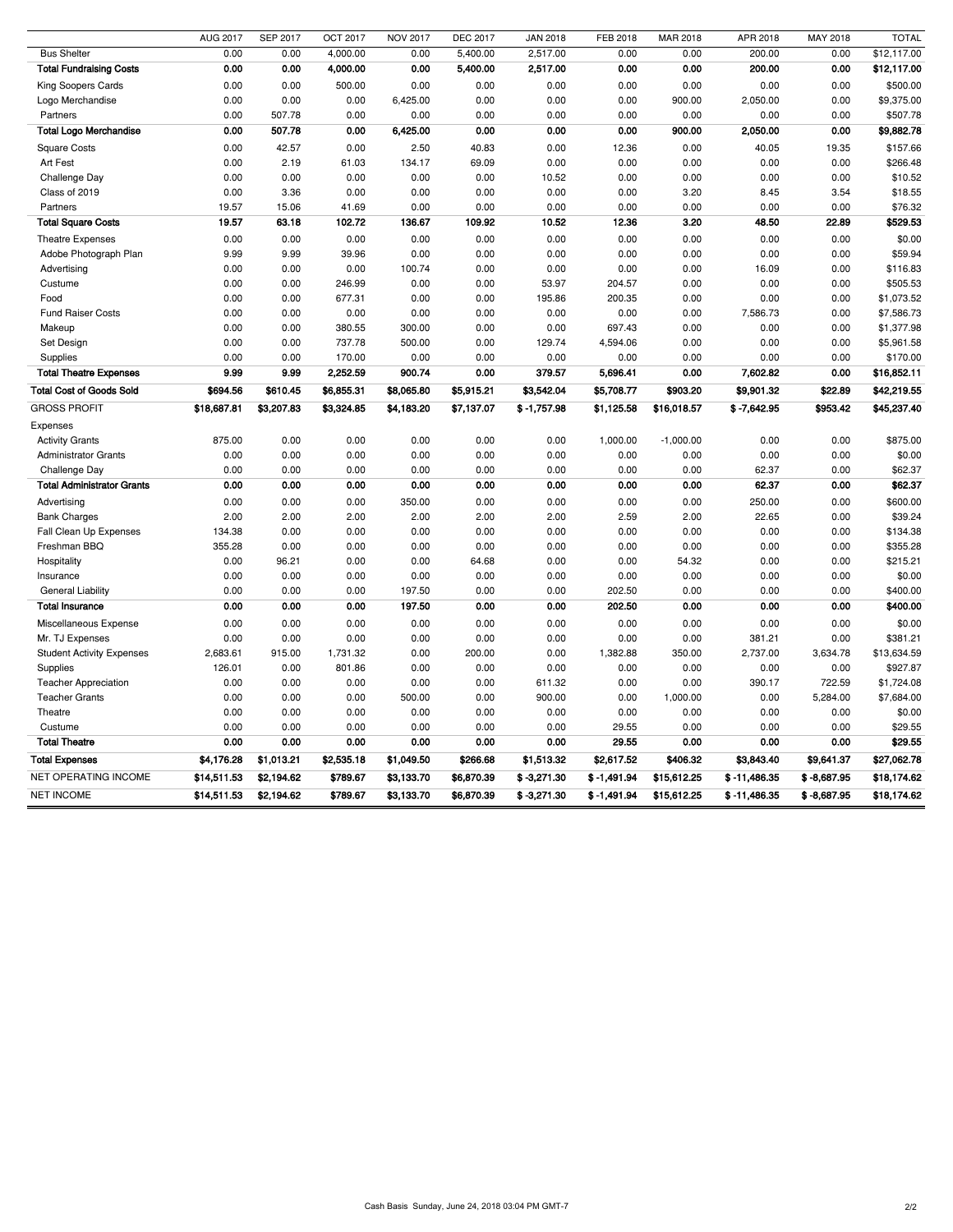### Thomas Jefferson High School Parent Partners

| <b>TJP Financial Summary -</b>                                              | Thomas Jefferson High School Parent Partners<br>May 31, 2018 |                      |                          |                         |              |                                      |                                              |  |
|-----------------------------------------------------------------------------|--------------------------------------------------------------|----------------------|--------------------------|-------------------------|--------------|--------------------------------------|----------------------------------------------|--|
|                                                                             |                                                              |                      |                          |                         |              |                                      |                                              |  |
| <b>Balance Sheet -</b>                                                      |                                                              |                      |                          |                         |              |                                      |                                              |  |
| <b>TJP Checking</b>                                                         | \$39,324.74                                                  |                      |                          |                         |              |                                      |                                              |  |
| <b>TJP Savings</b>                                                          | $\overline{5}$ 10,363.98                                     |                      |                          |                         |              |                                      |                                              |  |
| <b>Theatre Checking</b>                                                     | \$                                                           |                      |                          |                         |              |                                      |                                              |  |
| Petty Cash                                                                  | \$<br>240.00                                                 |                      |                          |                         |              |                                      |                                              |  |
| <b>Total Cash</b>                                                           |                                                              | \$                   | 49,928.72                |                         |              |                                      |                                              |  |
|                                                                             |                                                              |                      |                          |                         |              |                                      |                                              |  |
| Less:                                                                       |                                                              |                      |                          |                         | <b>Notes</b> |                                      |                                              |  |
| <b>Community Partner Funds</b>                                              |                                                              | \$                   | 3,573                    |                         |              |                                      |                                              |  |
| <b>Travel Reserve</b>                                                       |                                                              | \$                   | 1,000                    |                         |              |                                      | Replenished Travel Fund - Board approved     |  |
| Due to Activities/Sports/Clubs                                              |                                                              | \$                   | 10,002                   |                         |              | See Current Liabilities for Breakout |                                              |  |
| <b>Bus Shelter Art Services/Materials</b>                                   |                                                              | \$                   | 683                      |                         |              |                                      |                                              |  |
|                                                                             |                                                              |                      |                          |                         |              |                                      |                                              |  |
| Subtotal                                                                    |                                                              | \$                   | 15,258                   |                         |              |                                      |                                              |  |
|                                                                             |                                                              |                      |                          |                         |              |                                      |                                              |  |
| Due to TJ Theatre                                                           |                                                              | \$                   |                          |                         |              |                                      | Closed Theatre Account and transferred to TJ |  |
|                                                                             |                                                              |                      |                          |                         |              |                                      |                                              |  |
| Due to Other Programs                                                       |                                                              | \$                   | 15,258                   |                         |              |                                      |                                              |  |
| <b>Available to TJP</b>                                                     |                                                              | Ş                    | 34,671                   |                         |              |                                      |                                              |  |
| Less: Reserve Requirement                                                   |                                                              | \$                   | 6,000                    |                         |              |                                      |                                              |  |
|                                                                             |                                                              |                      |                          |                         |              |                                      |                                              |  |
| <b>Available for Distribution / Expenses</b>                                |                                                              | \$                   | 28,671                   |                         |              |                                      |                                              |  |
| Other Discussion Items / Notes:<br>Parent Partners - Logo Merchandise Sales |                                                              |                      |                          |                         |              |                                      |                                              |  |
| <b>Book Fair</b>                                                            |                                                              |                      |                          |                         |              |                                      |                                              |  |
| Art Fest - Booth Fees                                                       |                                                              |                      |                          |                         |              |                                      |                                              |  |
| Art Fest - Food                                                             |                                                              |                      |                          |                         |              |                                      |                                              |  |
| Amazon Smile                                                                |                                                              |                      | \$36.00                  |                         |              |                                      |                                              |  |
| <b>Online Auction Expenses</b>                                              |                                                              |                      |                          |                         |              |                                      |                                              |  |
| Donations                                                                   |                                                              |                      | \$375.00                 |                         |              |                                      |                                              |  |
| <b>Merchandise Sales</b>                                                    |                                                              |                      | \$154.00                 |                         |              |                                      |                                              |  |
| COGs                                                                        | Square                                                       |                      | ( \$19.35)               |                         |              |                                      |                                              |  |
|                                                                             |                                                              |                      |                          |                         |              | # of Cards \$ Amount                 | Rebate (5%)                                  |  |
| Misc - King Soopers                                                         |                                                              |                      | \$406.25                 | Jul                     |              | \$7,510                              | \$376                                        |  |
|                                                                             |                                                              |                      |                          | Aug                     |              | \$5,805                              | \$290                                        |  |
|                                                                             |                                                              |                      |                          | Sep                     |              | \$5,930                              | \$297                                        |  |
|                                                                             |                                                              |                      |                          | Oct                     |              | \$6,430                              | \$322                                        |  |
|                                                                             |                                                              |                      |                          | Nov                     |              | \$6,550                              | \$328                                        |  |
|                                                                             |                                                              |                      |                          | Dec                     |              | \$9,745                              | \$487                                        |  |
|                                                                             |                                                              |                      |                          | Jan                     |              | \$8,755                              | \$438                                        |  |
|                                                                             |                                                              |                      |                          | Feb                     |              | \$14,728                             | \$736                                        |  |
|                                                                             |                                                              |                      |                          | Mar                     |              | \$7,015                              | \$351                                        |  |
|                                                                             |                                                              |                      |                          | Apr                     |              | \$8,125                              | \$406                                        |  |
|                                                                             |                                                              |                      |                          | May                     |              | \$6,800                              | \$340                                        |  |
|                                                                             |                                                              |                      |                          |                         |              |                                      | \$4,370                                      |  |
| <b>Total Event Sales</b>                                                    |                                                              |                      | \$951.90                 |                         |              |                                      |                                              |  |
|                                                                             |                                                              |                      |                          |                         |              |                                      |                                              |  |
| <b>King Soopers Cards</b>                                                   |                                                              | $\boldsymbol{\zeta}$ | $\overline{\phantom{a}}$ | cards sold in the month |              |                                      |                                              |  |
|                                                                             |                                                              |                      |                          |                         |              |                                      |                                              |  |
| <b>Theatre Club</b>                                                         |                                                              |                      |                          |                         |              |                                      |                                              |  |

Transferred all Theatre Funds to TJ and closed the account

*Miscellaneous*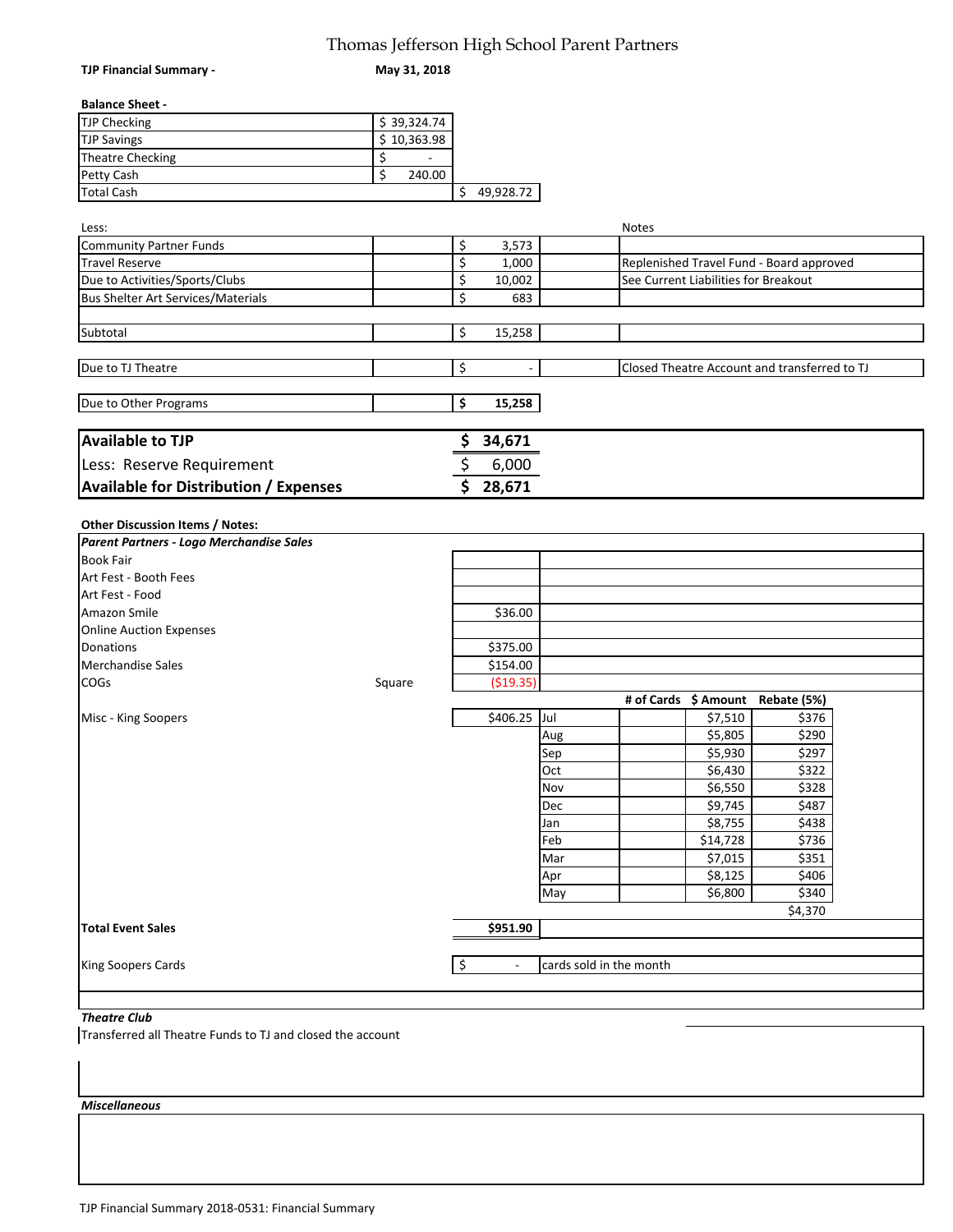#### Thomas Jefferson High School Parent Partners

| <b>TJP Club/Activity Summary</b>          | May 31, 2018 |          |       |                           |           |          |
|-------------------------------------------|--------------|----------|-------|---------------------------|-----------|----------|
|                                           | Beginning    |          |       |                           | Ending    |          |
|                                           | Balance -    |          |       | May                       | Balance - |          |
|                                           | 5/1/2018     | Receipts |       | Expenditures Expenditures | 5/31/2018 | Comments |
| <b>Community Partner Funds</b>            | 3,573        |          |       |                           | 3,573     |          |
| <b>Travel Reserve</b>                     | 1,000        |          |       |                           | 1,000     |          |
| Class of 2018                             | 4,911        |          | 3,018 |                           | 1,893     |          |
| Class of 2019 *                           | $4,563$ \$   | 70       |       |                           | 4,633     |          |
| Class of 2020                             | 1,760        |          |       |                           | 1,760     |          |
| Class of 2021                             | 200          |          |       |                           | 200       |          |
| <b>Bus Shelter Art Services/Materials</b> | 683          |          |       |                           | 683       |          |